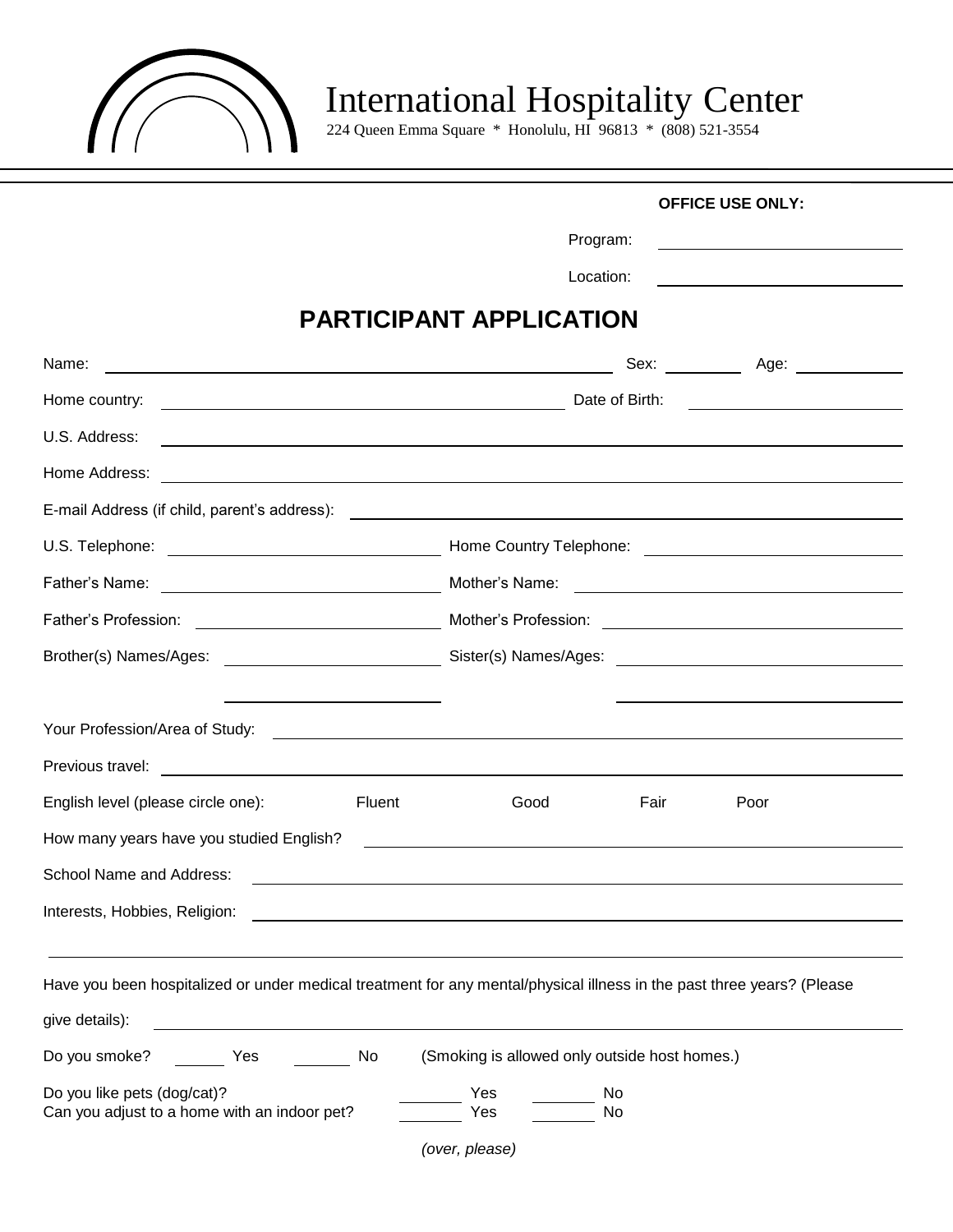# **YOUR LEISURE TIME ACTIVITIES**

Please check off the activities in which you enjoy participating or currently compete.

## **SPORTS:**

| Aerobics<br>Athletics<br><b>Badminton</b><br>Baseball<br><b>Basketball</b><br><b>Bicycling</b><br><b>Bowling</b><br>Camping | Fishing<br>Football<br>(American)<br>Golf<br>Gymnastics<br>Handball<br>Hunting<br>Horseback riding | Ice Skating<br><b>Martial Arts</b><br>Racquetball<br>Rollerblading<br>Rowing<br>Sailing<br>Skiing<br>Soccer | Swimming<br><b>Table Tennis</b><br>Tennis<br>Volleyball<br><b>Water Skiing</b><br>Weightlifting<br>Other: |
|-----------------------------------------------------------------------------------------------------------------------------|----------------------------------------------------------------------------------------------------|-------------------------------------------------------------------------------------------------------------|-----------------------------------------------------------------------------------------------------------|
| <b>Field Hockey</b>                                                                                                         | Windsurfing                                                                                        | Surfing                                                                                                     |                                                                                                           |
| <b>LEISURE ACTIVITIES:</b><br><b>Classical Music</b><br>Playing in an Orchestra                                             | Popular Music<br>Singing                                                                           | Drama/Theatre<br>Photography                                                                                | <b>Politics</b><br><b>Museums</b>                                                                         |
| Pottery                                                                                                                     | Jazz Dancing                                                                                       | <b>Ballroom Dance</b>                                                                                       | History                                                                                                   |
| <b>Ballet</b>                                                                                                               | Calligraphy                                                                                        | Drawing/Painting                                                                                            | Instruments:                                                                                              |
| Reading                                                                                                                     | Scouting                                                                                           | Art                                                                                                         |                                                                                                           |
| Writing                                                                                                                     | <b>Nature</b>                                                                                      | Gardening                                                                                                   |                                                                                                           |
| <b>Student Newspaper</b>                                                                                                    | <b>Movies</b>                                                                                      | Computers                                                                                                   |                                                                                                           |
| <b>Student Government</b>                                                                                                   | Television                                                                                         | Sewing                                                                                                      | Other:                                                                                                    |
| Chess<br><b>Indoor Games</b>                                                                                                | Crafts<br>Model Building                                                                           | Cooking<br><b>Baking</b>                                                                                    |                                                                                                           |
|                                                                                                                             |                                                                                                    |                                                                                                             |                                                                                                           |

Please list your favorite activities:

# **HOW DID YOU HEAR ABOUT OUR PROGRAM :**

#### **DEAR FAMILY LETTER:**

On a blank sheet of paper titled, "Dear Family", write a letter introducing yourself to your future host family. Please also include a photo or snapshot of yourself.

#### HOMESTAY DATES: \_\_

All applicants for homestay and Hospitality programs under the auspices of the International Hospitality Center are responsible for providing their own personal spending money and incidental expenses. Participants must have valid health, accident, and liability insurance, valid passport, and visa. The International Hospitality Center will not be responsible for any debts or medical expenses incurred during your homestay program. You, hereby, agree to accept full responsibility for any and all medical and personal expenses incurred, and give permission for such emergency treatment as might be necessary.

Date **Date** Participant Signature

Date **Parent Signature (if participant is under 21)**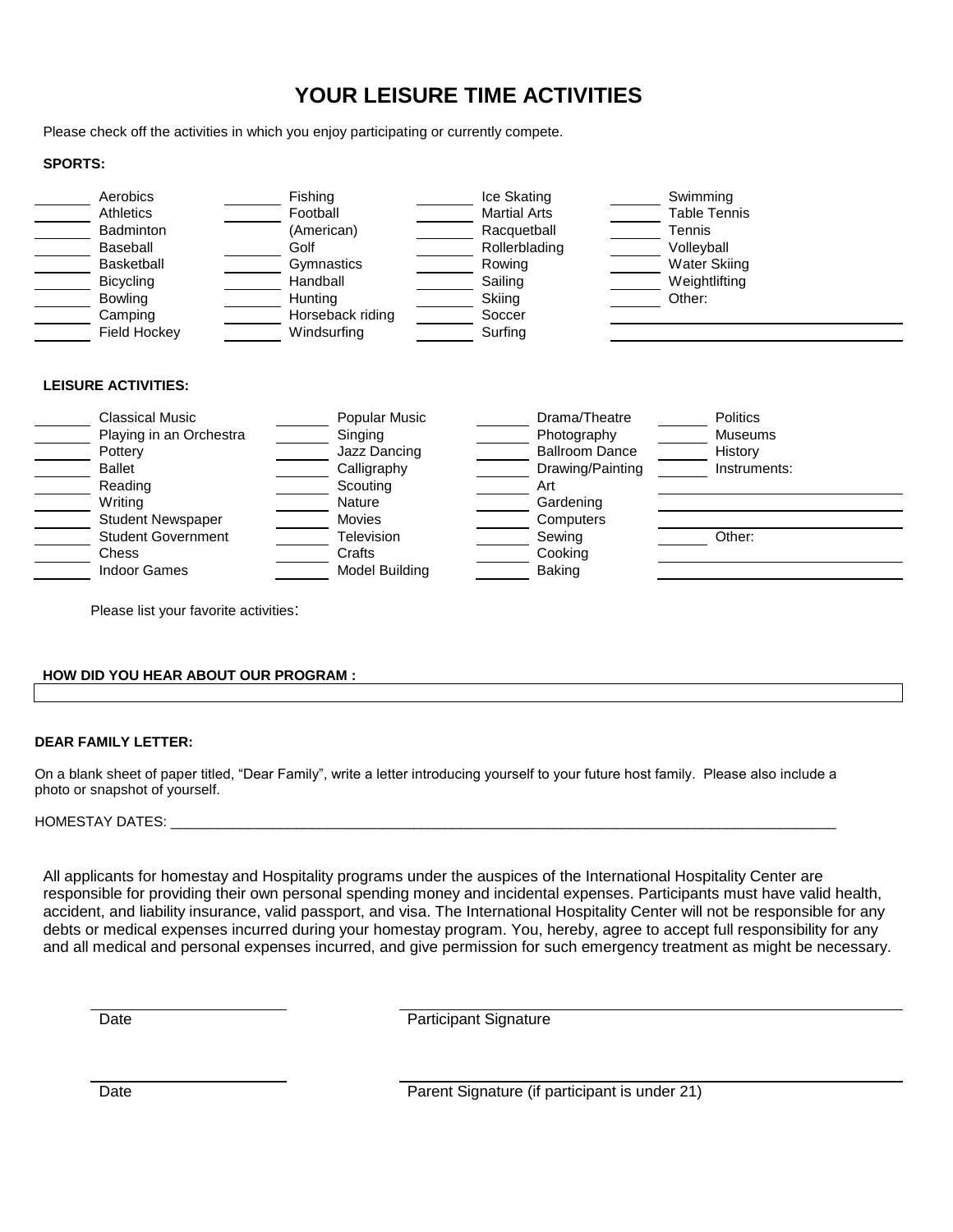

International Hospitality Center

224 Queen Emma Square \* Honolulu, Hawaii 96813 \* (808) 521-3554

# **AGREEMENT AND RELEASE FORM**

1. I, the undersigned, a participant in the:

(name of program)

(hereinafter referred to as "Program"), for good and sufficient consideration, receipt of which is acknowledged, DO HEREBY WAIVE AND RELEASE all claims against the International Hospitality Center and it Directors, Staff, Host Families and Volunteers, arising from or in any way connected with the following:

A. Injury, loss, damage, accident, delay, irregularity or expense arising from or connected with:

\_\_\_\_\_\_\_\_\_\_\_\_\_\_\_\_\_\_\_\_\_\_\_\_\_\_\_\_\_\_\_\_\_\_\_\_\_\_\_\_\_\_\_\_\_\_\_\_\_

- (1) the use by the Program of any vehicle or other mode of transportation or services;
- (2) any strikes, war terrorism, weather, sickness, quarantine, government restrictions or regulations, act of God or any other reason;
- (3) any act or omission of any steamship, airline. railroad, bus company, taxi service, sightseeing, hotel, restaurant, institute, school or university, or any other firm, company, individual or agency;

B. Any intentional or unintentional injury, whether or not resulting in death to me or to any other person or persons, caused, in whole or in part, by me, whether alone or together with or in association with others;

C. Any intentional or unintentional damage or injury to property, whether personal, real or mixed, owned or in the custody or possessions of me, or any other person, caused in whole or in part, by me, whether alone or together with or in association with others;

D. Any financial or other obligations or liabilities that I may personally incur during the duration of the program, including, without limiting the generality of the foregoing, any obligations or liabilities incurred by me in any country in which the Program is conducted; and,

E. Any injury or loss whatsoever suffered by me during the periods of independent travel (which I understand may be unsupervised) or during any absence from the Program's supervised activities.

2. I AGREE TO INDEMNIFY AND HOLD HARMLESS the International Hospitality Center, its Director, Staff, Host Families and Volunteers, and any of their agents, from any and all claims, costs, expenses, including but not limited to attorney's fees, arising out of or in any way connected with any of the matters described in section 1 above.

3. HEALTH AND SAFETY. I hereby grant to the International Hospitality Center and any of its Directors, Staff, Host Families and Volunteers, full authority to take whatever action they may consider to be warranted under the circumstances regarding my health and safety, and I fully release each of them from any liability for such decisions or actions as may be taken in connection therewith. I authorize the International Hospitality Center, its Directors, Staff, Host Families and Volunteers, at their discretion, to place me, at my own (or my parents') expense, in a hospital within or outside the United States for medical services and treatment, or if no hospital is readily available, to place me in the hands or a local medical doctor for treatment. If deemed necessary or desirable by the International Hospitality Center, its Directors, Staff, Host Families or Volunteers, I authorize them to transport me back to my home by commercial airline or otherwise at my own (or my parents') expense for medical treatment. In the event the International Hospitality Center, its Directors, Staff, Host Families and Volunteers advance or loan of monies to me or incur special expenses on my behalf while I am abroad, I (and my parents) agree to make immediate repayment upon my return to my home country.

4. STANDARDS OF CONDUCT. I will comply with the Program's rules, standards and instructions for student/applicant/participants behavior. I hereby waive and release all claims against the International Hospitality Center, its Directors, Staff, Host Families and Volunteers, arising at a time when I am not under the direct supervision, to comply with such rules, standards and instructions; and I agree to indemnify the International Hospitality Center, its Directors, Staff, Host Families and Volunteers, against any consequences thereof. I agree that the Program shall have the right to enforce appropriate standards of conduct, and that it may at any time terminate my participation in the Program for failure to maintain these standards or for any actions or conduct which the Program considers to be incompatible with the interest, harmony, comfort and welfare of the Program and the other participants or Hosts or Volunteers. If my participation is terminated, I consent to being sent back to my home country at my own (or my parents') expense with no refund of fees.